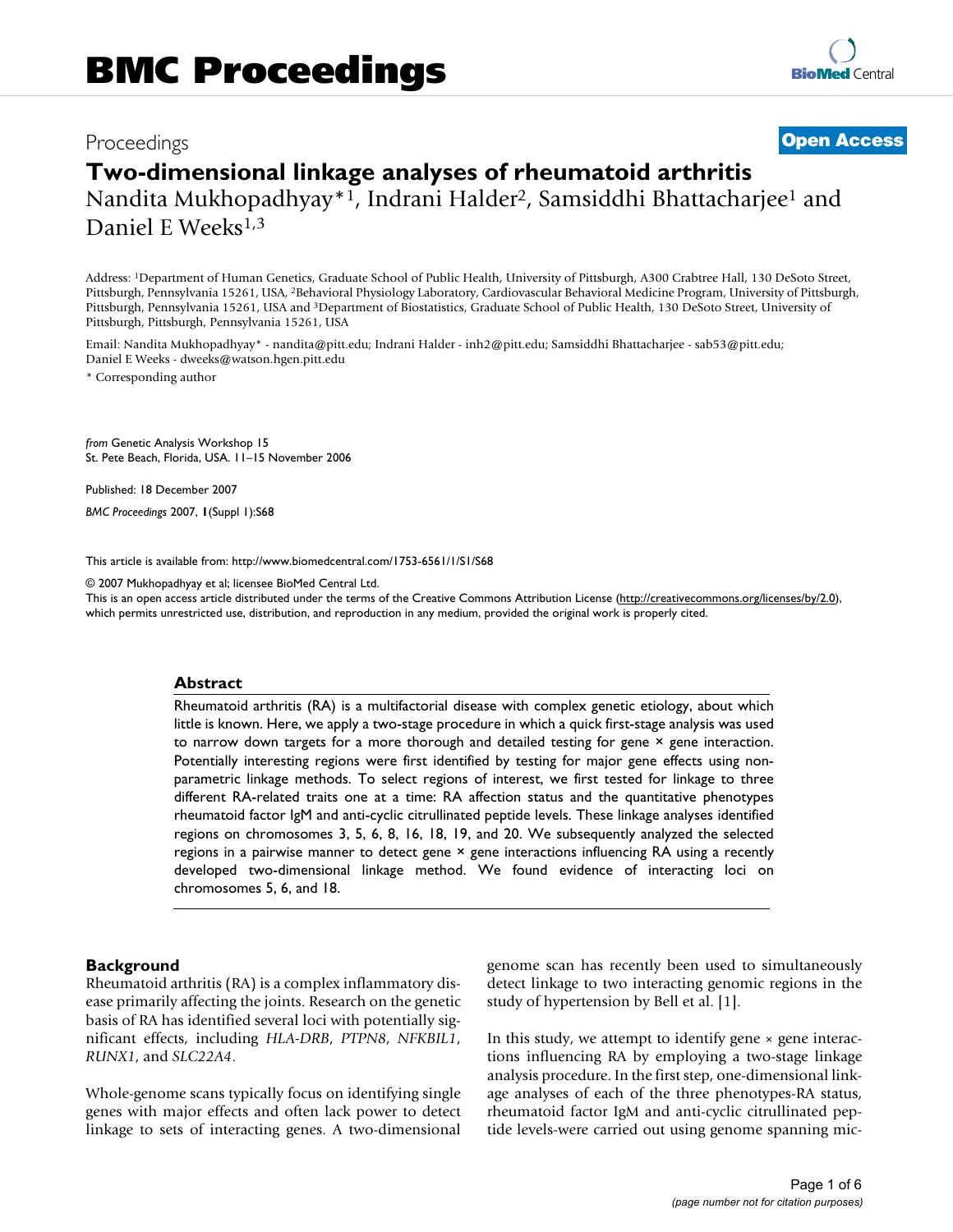rosatellite markers. We then selected single-nucleotide polymorphims (SNPs) (from a panel of 5 K SNPs), which were located in the chromosomal regions showing elevated linkage signals for any of these three traits, which were analyzed in a pair-wise manner for linkage to RA in the two-dimensional (2D) genome scan step. We present the results of the 2D genome scan on 5-cM regions flanking each marker that showed a one-dimensional (1D) trait-specific LOD score above 1.5. Because traditional LOD score thresholds are not applicable to a 2D genome scan, we determined significance levels for the 2D genome scan results by comparing them against their empirical distributions (obtained using simulated sets of unlinked markers).

#### **Subjects and methods** *Phenotypes*

The genotype and phenotype data are from the North American Rheumatoid Arthritis Consortium (NARAC) [2]. We analyzed three traits separately, including two quantitative traits known to co-occur strongly with rheumatoid arthritis [3], namely, rheumatoid factor IgM (denoted as RF in the rest of this manuscript), and anticyclic citrullinated peptide levels (denoted anti-CCP). The third trait was RA affection status, coded as 0: unknown, 1: unaffected, and 2: affected. The quantitative phenotypes were not transformed; instead we chose to use quantitative trait locus (QTL) mapping statistics, which are robust to distributional assumptions.

#### *Pedigrees and genotype data*

Our data consisted of 472 multiplex pedigrees containing 1164 genotyped persons, 1076 phenotyped for the anti-CCP trait, and 1094 phenotyped for the RF trait. We used all 402 autosomal microsatellite markers for the 1D linkage analysis of the three traits. For two-locus analysis, we selected a subset of SNPs from the 5 K SNP scan of the NARAC data [4] on chromosomes 5, 6, 8, 16, 19, and 20. Allele frequencies for microsatellite markers were estimated from the observed genotype data using Mega2 [5]. SNP allele frequencies were obtained from Illumina's web site [6]. These were in good agreement with frequencies estimated from the NARAC families (results not shown). Genetic positions for SNPs were ascertained from the Linkage IVb genetic maps from Illumina's website. All map distances are in Kosambi centimorgans.

#### *Non-parametric linkage on microsatellite scan*

Merlin version 1.01 [7] was used to perform linkage analysis on the RA affection status using the NPL-ALL statistic, using all genotyped individuals. For the two quantitative phenotypes, we used an equally weighted sum of the Haseman-Elston trait regression statistic and the mean allele-sharing test statistic to detect linkage, both implemented in SIBPAL, as part of S.A.G.E. version 5.2 [8]. In the Haseman-Elston procedure, the cross-product of trait sums and trait differences is regressed on identity-bydescent (IBD) allele-sharing, whereas the mean-allele sharing test simply compares the observed proportion of alleles shared IBD against expected proportions. Haseman-Elston trait regression analysis on the two quantitative traits used 635 sibling pairs.

#### *Gene × gene interactions on SNP scan*

A 2D genome scan was performed for RA affection status to test for gene  $\times$  gene interactions using the Merloc program [1]. Merloc models the recurrence risk ratio of disease as a function of variances and covariances for a putative disease locus pair. The variances and covariances can be expressed as functions of the two-locus IBD states [9,10]. Merloc then searches over several combinations of variance components corresponding to several different two-locus interaction models: single gene at either locus, additive (no epistasis), multiplicative (epistasis level = 1.0), epistatic (epistasis  $> 1$ ), and a general model containing all additive and dominance variance components, reporting the maximum LOD score (MLS) for each model and pair of loci.

For the 2D linkage analysis, we used 746 phenotyped pedigrees for whom 5 K SNP scan data was also available. These were divided into 1724 nuclear families because Merloc currently only handles sibship data); subsequently uninformative pedigrees were trimmed using Merlin, leaving 724 informative nuclear families with 3053 individuals.

#### *Selection of SNPs for two-locus analysis*

We selected a subset of loci from the 5 K SNP data, which were located in the significant regions identified from the microsatellite scans. In this step, each marker locus from one region is paired with each marker locus from a second region in turn, and analyzed as a pair. For selecting the subset of SNPs we first identified microsatellite markers with LOD scores >1.5 (which translates to a theoretical marginal significance level of  $\sim 0.004$ ) and then selected SNPs within a 10-cM region flanking these markers. Where two or more loci with LOD score >1.5 occurred in close proximity, we selected a single region of 10 cM centered on the marker with highest LOD score. In instances in which more than two sites were included on the same chromosome, we confirmed there was reasonable separation between the regions. Such a constraint on the distance between regions on the same chromosome was necessary because the 2D genome scan method assumes locus pairs are unlinked. The 11 separate regions selected finally are shown in Table 1.

Preliminary analysis indicated that similar results are obtained with closely spaced SNPs using the two-locus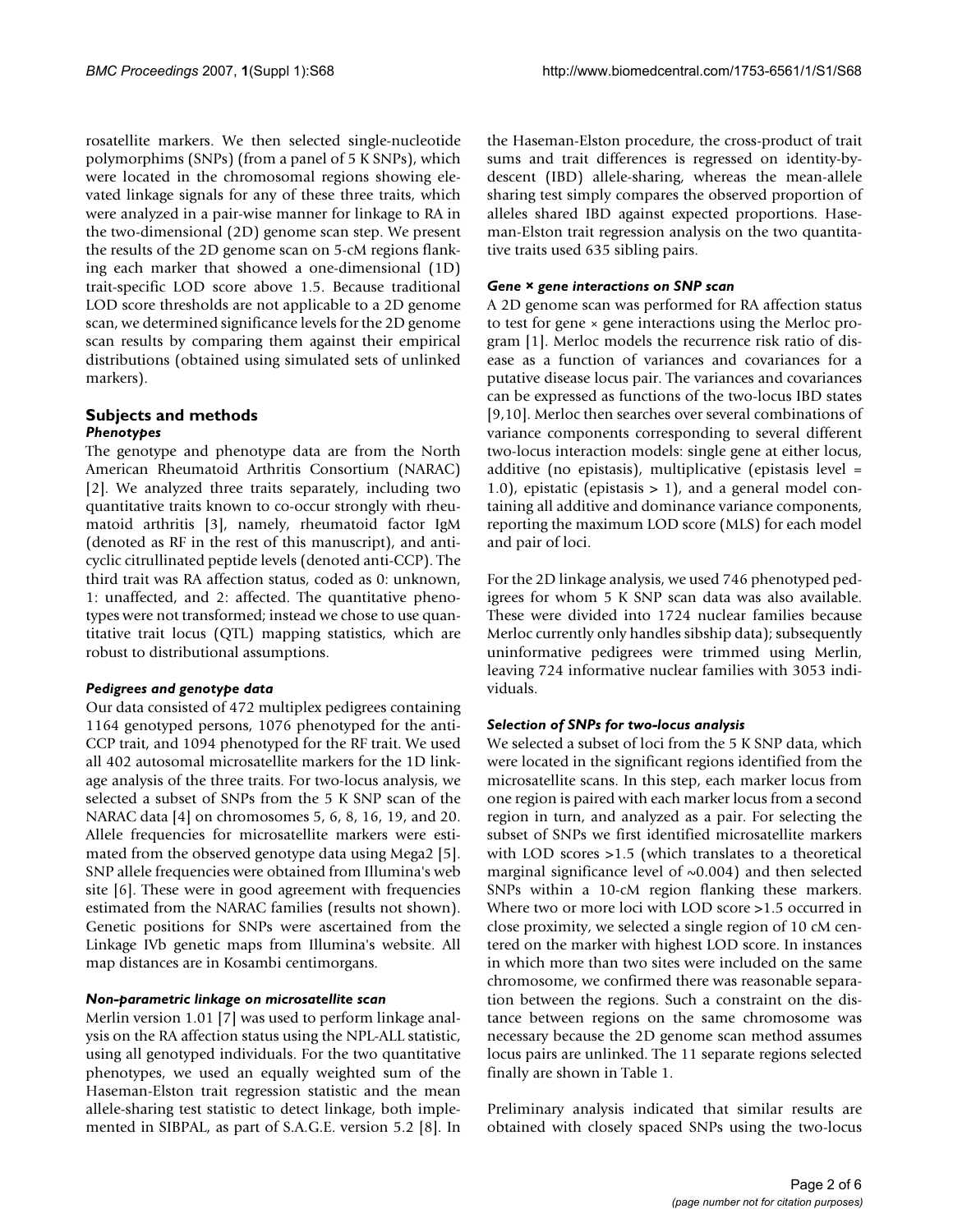| Chr | Region (cM)    | Marker           | Position | <b>LOD</b> | Train(s)          | No. of SNPs     | LD(r <sup>2</sup> ) |
|-----|----------------|------------------|----------|------------|-------------------|-----------------|---------------------|
| 3   | 151.86-161.25  | F45a             | 155.5    | 4.90       | RF. anti-CCP      | 8               | 0.025               |
| 5.  | 14.69-23.45    | F25a             | 19.0     | 1.54       | RF                | 6               | 0.014               |
| 6   | 30.33-38.32    | T39a             | 34.23    | 11.13      | RA*, RF, anti-CCP | 4               | 0.100               |
|     | 47.06-67.19    | D6S291           | 49.5     | 13.95      | RA*, RF, anti-CCP | $\overline{10}$ | 0.100               |
|     | 124.80-133.19  | H <sub>10a</sub> | 128.93   | 1.96       | RF                |                 | 0.100               |
| 8   | $3.40 - 12.29$ | F36b             | 8.34     | 1.71       | RF. anti-CCP*     |                 | 0.012               |
| 16  | 39.95-48.71    | F10a             | 43.89    | 2.06       | RA                | 6               | 0.014               |
|     | 95.48-105.28   | H <sub>3</sub> c | 100.39   | 1.53       | <b>RA</b>         |                 | 0.014               |
| 18  | 75.58-84.57    | H43a             | 80.41    | 2.04       | RA*. anti-CCP     | 8               | 0.200               |
|     | 110.96-119.98  | FI2a             | 115.89   | 1.62       | anti-CCP          |                 | 0.200               |
| 9   | 83.91-91.09    | F31a             | 87.66    | 1.74       | RF*, anti-CCP     |                 | 0.025               |
| 20  | 5.81           | F <sub>26a</sub> | 2.13     | 1.71       | anti-CCP          |                 | <b>NA</b>           |

**Table 1: Non-parametric linkage results on RA, and quantitative linkage analysis on RF and anti-CCP**

In the trait column, where more than two traits are listed, the asterisk (\*) marks the trait with the higher LOD score, which is listed in the LOD score column. If no trait is indicated with an asterisk, all had the same LOD score value.

method (data not shown), which could possibly be due to LD between closely spaced SNPs within a region. So, we estimated LD between markers within each of the 11 regions identified, but not across region pairs because these were selected to be reasonably distant from each other. LD was estimated using H-clust [11] on a subset of the individuals, selecting one genotyped individual at random from each pedigree. The maximum pairwise LD value for each region is shown in Table 1. Most SNPs in the selected regions had low LD between them. Although all SNPs were acceptable based on LD, we further trimmed our SNP set by including markers placed ~1 cM apart from each other within a region in order to reduce computational complexity.

#### *Empirical estimation of significance*

We simulated 1000 replicates of genotype data for 24 locus pairs contained within the 14.69–23.45 cM region on chromosome 5 and the 30.33–38.32 cM region on chromosome 6. Unlinked genotype data for SNPs were simulated using the program Simulate by Terwilliger et al. [12], while maintaining the pedigree structures and phenotypes of the NARAC families. Model-specific empirical LOD score distributions were obtained by pooling LOD scores on the 24 locus pairs for each two-locus model. We then compared the 2D genome scan results to the upper 0.1 percentile values of the appropriate model-specific distribution to assess empirical significance.

#### **Results**

#### *Non-parametric linkage analysis of RA affection status*

We observed LOD scores > 1.5 on chromosomes 6, 16, and 18 (Table 1). A 60-cM region between microsatellite markers T1c and H13c on chromosome 6 demonstrated highly elevated LOD scores of up to 13.9. Elevated LOD scores were also observed around the F10a microsatellite marker (chromosome 16), and near the H43a microsatellite marker (chromosome 18).

#### *Quantitative analysis of RF and anti-CCP*

For the RF trait, elevated LOD scores were obtained on chromosomes 3, 5, 6, and 8, with the highest score obtained on chromosome 6 (which is also the site of HLA locus (6p21.3)). Chromosomes 3, 6, 8, 18, 19, and 20 had elevated linkage signals for the anti-CCP trait. Both RF and anti-CCP showed a strong linkage signal on chromosome 3 as well.

#### *Two-locus analysis results*

Figure 1 contains two-locus results of SNPs on chromosome 6 with SNPs on other chromosomes. Because the two-locus analysis estimates interaction effects after fixing the single-locus LOD scores for each of the two loci, comparing the remainder of the general LOD score to the individual contributions provides us with a measure of gene × gene interaction effects. The total height of each bar represents the maximum two-locus LOD score obtained for the general model, with the dark shaded area representing the marginal score for the chromosome 6 SNP, the lightly shaded area being the marginal contribution of the second SNP, and unshaded area being the remaining contribution, including two-locus interaction effects. All analyses involving region 2 on chromosome 6 showed highly elevated LOD scores in the two-locus analysis, and most were due to the marginal single-locus contributions of SNPs on chromosome 6. The chromosome 5-chromosome 6:region 1 locus pairs have marginal contributions from both loci, as well as a total additive effect. In region 3 of chromosome 6 the general model LOD scores appear to be larger than either single-locus LOD score. The actual LOD score values are given in rows two and three of Table 2.

Table 2 lists pairs of regions, for which one or more of the two-locus LOD scores, were found to be above the respective 99.9% empirical thresholds observed from our simulations. The first two columns contain SNP names and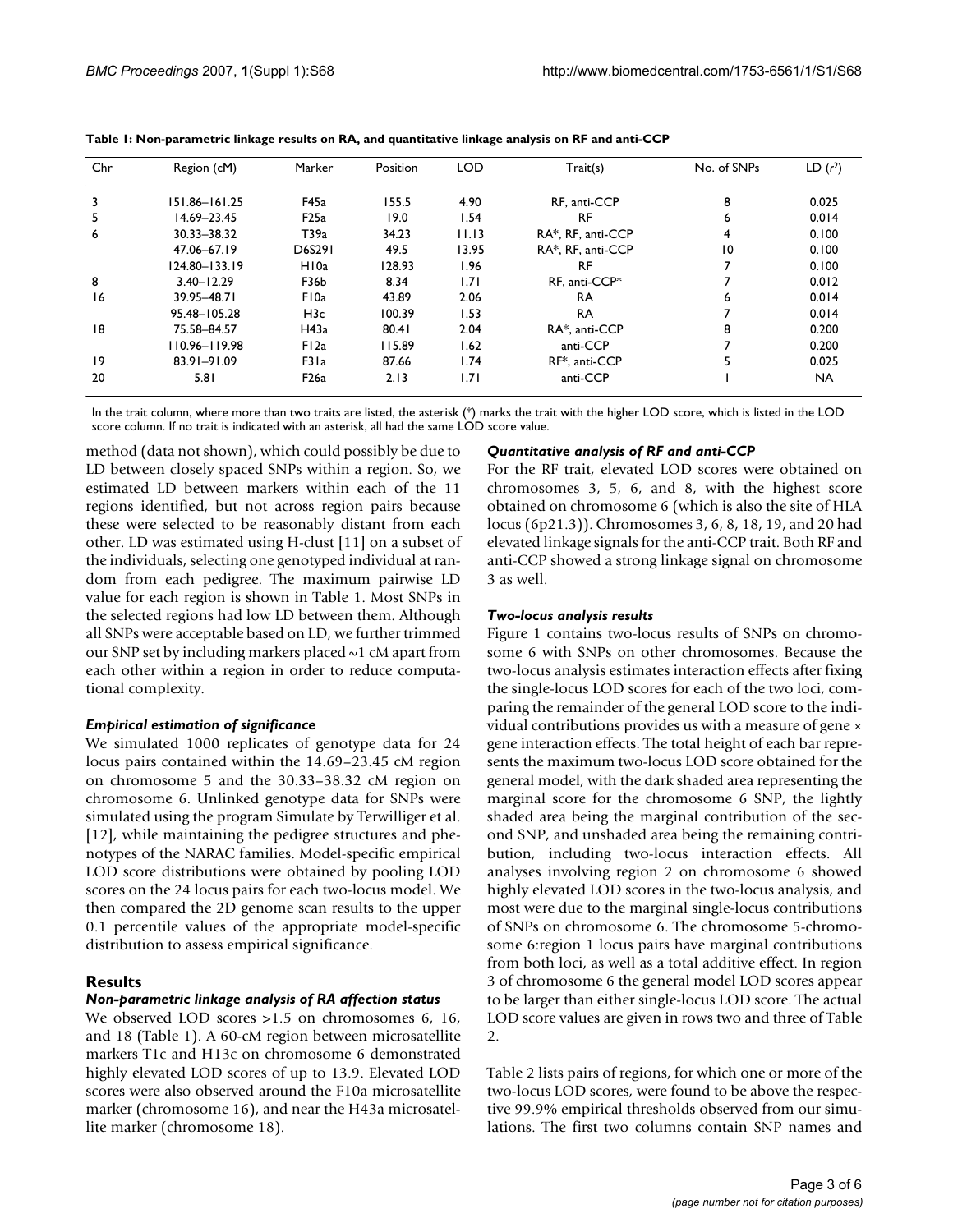| Locus I:chr | Locus2:chr   | <b>SLI</b> | SL <sub>2</sub> | <b>ADD</b> | <b>MULT</b> | EPI  | <b>GEN</b> |
|-------------|--------------|------------|-----------------|------------|-------------|------|------------|
| rs755763:3ª | rs2066272:6  | 0.0        | 4.37            | 4.37       | 4.37        | 4.37 | 4.37       |
| rs2173946:5 | rs2066272:6  | .33        | 3.98            | 5.24       | 5.32        | 5.33 | 5.35       |
| rs3846569:5 | rs1407529:6  | .33        | 0.25            | l.49       | . 58        | 3.25 | 3.37       |
| rs246765:5  | rs1792737:18 | .33        | 0.87            | 2.10       | 2.21        | 2.73 | 2.74       |
| rs2066272:6 | rs1478959:8  | 3.98       | 0.14            | 4.06       | 4.12        | 4.32 | 4.33       |

**Table 2: Locus-pairs with two-locus maximum LOD scores greater than the maximum marginal single-locus LOD scores**

aBolding indicates two-locus LODs greater than the 99.9% empirical threshold.

chromosome numbers. The other five columns contain maximum LOD scores obtained for each separate model, i) single-locus MLS at locus 1 (SL1), ii) single-locus MLS at locus 2 (SL2), two-locus additive MLS, i.e., epistasis parameter = 0.0 (ADD), two-locus multiplicative MLS, i.e., epistasis parameter 1.0, two-locus epistatic model with epistasis parameter allowed to vary above 1.0 (EPI), and the completely unrestricted two-locus MLS (GEN).

Evidence of interaction can be inferred in this table by comparing the maximum of the MLS over all locus-pairs within a pair of regions, then comparing it in turn to the maximum of the MLS of the respective single-locus models within those two regions. For example, in the second row of Table 1, the SNPs rs2173946 on chromosome 5p13.5 and rs2066272 on chromosome 6p22.3 have a two-locus MLS that is somewhat larger than either of the single-locus MLSs, and the interaction could be either additive or multiplicative. In comparison, the third row shows a possible epistatic interaction (the EPI MLS being appreciably larger than the multiplicative and additive two-locus MLSs). Several of the locus pairs containing the chromosome 6 SNP rs2066272 that had LOD scores above the threshold value had similar scores to the last pair reported in Table 2.

#### *Empirical* **p***-values*

We pooled the LOD scores from all 24,000 locus pairs from the 1000 replicates to derive an empirical distribution of the two-locus LOD scores. The threshold values observed at 1% and 0.5% significance levels for the additive, multiplicative, and epistatic models are all around 1.85 and 2.07, respectively. The general model has higher threshold values than the more restricted models, 1.93 and 2.13, respectively. Single-locus threshold values were close to their expected values, 1.28 and 1.68, respectively.



#### Figure 1

**Single-locus contributions of chromosome 6 SNPs vs. other SNPs**. Dark grey, single-locus LOD scores of the chromosome 6 SNP; light gray, single-locus LOD scores of the other SNP; unshaded, the interaction contribution. Numbers in parentheses on the X-axis indicate separate regions on a single chromosome.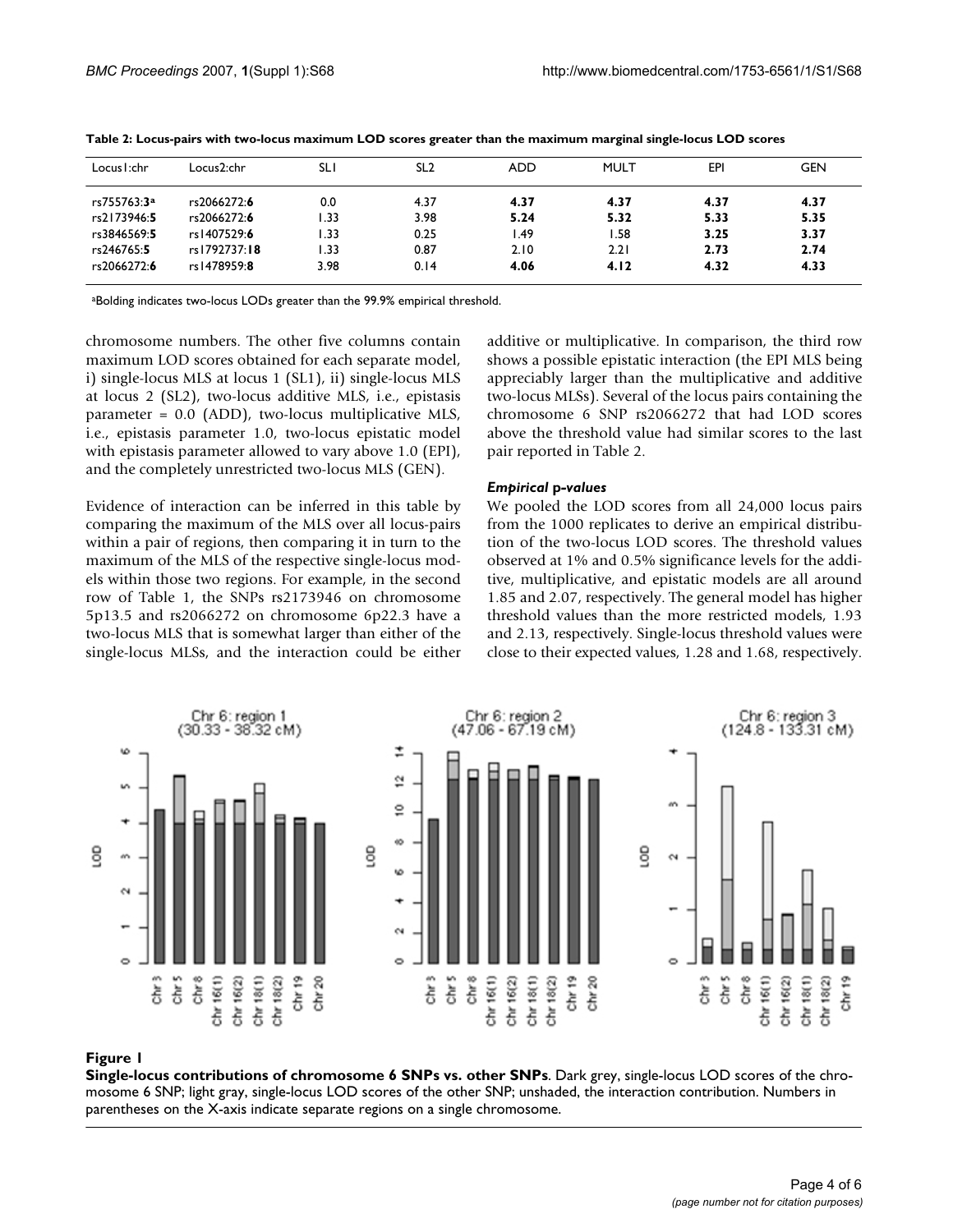Threshold values for 0.1 level, used to assess significance of the 2D genome scan results, were all similar ranging from 2.42 for the single-locus model to 2.57 for the general model.

### **Discussion**

The bulk of the NARAC data consists of affected sib pairs, and because IgM and anti-CCP are both strongly related to RA, family members are expected to be phenotypically concordant. It has been suggested (E. Feingold and colleagues, unpublished data) that regressing traits on IBD data alone has very low power to detect linkage in the presence of highly concordant relative pairs, and, in such a situation, the allele-sharing statistic contains most of the information regarding linkage. Variance-components analysis was not appropriate for this data because both quantitative traits show a highly non-normal distribution within the NARAC pedigrees. The method proposed by Sham et al. [13], which regresses allele-sharing on the trait, was also not applicable: it requires good estimates of population mean, variance and heritability, which were unavailable.

We chose not to include two-locus analysis on syntenic loci. It has been previously noted by Bell et al. [1] that the recombination fraction between these loci affects twolocus MLS as well. In the course of our analysis a few closely situated syntenic regions produced highly erratic MLS values (results not shown).

The locus pairs within each simulation replicate are correlated, so the effective number of independent observations is smaller than 24,000. Thus, our simulation size may not be large enough to accurately estimate the extreme quantiles. Moreover, SNP genotypes have limited variation within the replicates, which further imposes limits on the range of possible LOD scores that can be obtained.

#### **Conclusion**

Searching for gene  $\times$  gene interactions over a dense genome-scan data poses many difficulties, such as demanding computations, and may result in high falsepositive rates. Thus, we decided to limit the number of SNPs based on certain predefined criteria. Rather than relying on the affection status alone, we used linkage of two quantitative traits for selecting the regions of interest. Subsequent 2D genome scanning showed promising evidence of linkage as well as gene  $\times$  gene interactions between chromosomal regions. Interestingly, these interacting regions have also recently been identified as being linked with RF and anti-CCP on the same data set [14] and this report further establishes evidence of gene × gene interaction between these regions. However, as shown in from Figure 1, the bulk of the two-locus LOD scores involving chromosome 6 loci and other regions can be attributed to chromosome 6 loci. It is likely from our results that detecting interaction between two genes may be difficult where one of the genes has a strong marginal effect.

#### **Competing interests**

The author(s) declare that they have no competing interests.

#### **Acknowledgements**

NM and DW were supported by NIH grant R01GM076667. IH is supported by training grants HL076852/076858. SM<sup>1</sup> is supported by NIH grant D43TW006180 (DEW Principal Investigator).

This article has been published as part of *BMC Proceedings* Volume 1 Supplement 1, 2007: Genetic Analysis Workshop 15: Gene Expression Analysis and Approaches to Detecting Multiple Functional Loci. The full contents of the supplement are available online at [http://www.biomedcentral.com/](http://www.biomedcentral.com/1753-6561/1?issue=S1) [1753-6561/1?issue=S1.](http://www.biomedcentral.com/1753-6561/1?issue=S1)

#### **References**

- Bell JT, Wallace C, Dobson R, Wiltshire S, Mein C, Pembroke J, Brown M, Clayton D, Samani N, Dominiczak A, Webster J, Lathrop GM, Connell J, Munroe P, Caulfield M, Farrall M: **[Two-dimensional](http://www.ncbi.nlm.nih.gov/entrez/query.fcgi?cmd=Retrieve&db=PubMed&dopt=Abstract&list_uids=16543358) [genome-scan identifies novel epistatic loci for essential](http://www.ncbi.nlm.nih.gov/entrez/query.fcgi?cmd=Retrieve&db=PubMed&dopt=Abstract&list_uids=16543358) [hypertension.](http://www.ncbi.nlm.nih.gov/entrez/query.fcgi?cmd=Retrieve&db=PubMed&dopt=Abstract&list_uids=16543358)** *Hum Mol Genet* 2006, **15:**1365-1374.
- Jawaheer D, Seldin MF, Amos CI, Chen WV, Shigeta R, Monteiro J, Kern M, Criswell LA, Albani S, Nelson JL, Clegg DO, Pope R, Schroeder HW, Bridges SL, Pisetsky DS, Ward R, Kastner DL, Wilder RL, Pincus T, Callahan LF, Flemming D, Wener MH, Gregersen PK: **[A](http://www.ncbi.nlm.nih.gov/entrez/query.fcgi?cmd=Retrieve&db=PubMed&dopt=Abstract&list_uids=11254450) [genomewide screen in multiplex rheumatoid arthritis fami](http://www.ncbi.nlm.nih.gov/entrez/query.fcgi?cmd=Retrieve&db=PubMed&dopt=Abstract&list_uids=11254450)lies suggests genetic overlap with other autoimmune dis[eases.](http://www.ncbi.nlm.nih.gov/entrez/query.fcgi?cmd=Retrieve&db=PubMed&dopt=Abstract&list_uids=11254450)** *Am J Hum Genet* 2001, **68:**927-936.
- 3. Deighton C, Criswell LA: **[Recent advances in the genetics of](http://www.ncbi.nlm.nih.gov/entrez/query.fcgi?cmd=Retrieve&db=PubMed&dopt=Abstract&list_uids=16973114) [rheumatoid arthritis.](http://www.ncbi.nlm.nih.gov/entrez/query.fcgi?cmd=Retrieve&db=PubMed&dopt=Abstract&list_uids=16973114)** *Curr Rheumatol Rep* 2006, **8:**394-400.
- 4. Amos CI, Chen WV, Lee A, Li W, Kern M, Lundsten R, Batliwalla F, Wener M, Remmers E, Kastner DA, Criswell LA, Seldin MF, Gregersen PK: **[High-density SNP analysis of 642 Caucasian](http://www.ncbi.nlm.nih.gov/entrez/query.fcgi?cmd=Retrieve&db=PubMed&dopt=Abstract&list_uids=16691188) [families with rheumatoid arthritis identifies two new linkage](http://www.ncbi.nlm.nih.gov/entrez/query.fcgi?cmd=Retrieve&db=PubMed&dopt=Abstract&list_uids=16691188) [regions on 11p12 and 2q33.](http://www.ncbi.nlm.nih.gov/entrez/query.fcgi?cmd=Retrieve&db=PubMed&dopt=Abstract&list_uids=16691188)** *Genes Immun* 2006, **7:**277-286.
- 5. Mukhopadhyay N, Almasy L, Schroeder M, Mulvihill WP, Weeks DE: **[Mega2: data-handling for facilitating genetic linkage and](http://www.ncbi.nlm.nih.gov/entrez/query.fcgi?cmd=Retrieve&db=PubMed&dopt=Abstract&list_uids=15746282) [association analyses.](http://www.ncbi.nlm.nih.gov/entrez/query.fcgi?cmd=Retrieve&db=PubMed&dopt=Abstract&list_uids=15746282)** *Bioinformatics* 2005, **21:**2556-2557.
- 6. **Linkage IV maps** [\[http://www.illumina.com/products/snp/](http://www.illumina.com/products/snp/snp_linkageiv_genetic_map_content.ilmn) [snp\\_linkageiv\\_genetic\\_map\\_content.ilmn](http://www.illumina.com/products/snp/snp_linkageiv_genetic_map_content.ilmn)]
- 7. Abecasis GR, Cherny S, Cookson WO, Cardon LR: **[Merlin-rapid](http://www.ncbi.nlm.nih.gov/entrez/query.fcgi?cmd=Retrieve&db=PubMed&dopt=Abstract&list_uids=11731797) [analysis of dense genetic maps using sparse gene flow trees.](http://www.ncbi.nlm.nih.gov/entrez/query.fcgi?cmd=Retrieve&db=PubMed&dopt=Abstract&list_uids=11731797)** *Nat Genet* 2002, **30:**97-101.
- 8. **S.A.G.E.: Statistical Analysis for Genetic Epidemiology, Release 5.2** 2006 [<http://genepi.cwru.edu/>]. *Cleveland: Department of Epidemiology and Biostatistics, Rammelkamp Center for Education and Research, Metrohealth Campus, Case Western Reserve University*
- 9. Cordell HJ: **[Affected-sib-pair data can be used to distinguish](http://www.ncbi.nlm.nih.gov/entrez/query.fcgi?cmd=Retrieve&db=PubMed&dopt=Abstract&list_uids=12508254) [two-locus heterogeneity from two-locus epistasis.](http://www.ncbi.nlm.nih.gov/entrez/query.fcgi?cmd=Retrieve&db=PubMed&dopt=Abstract&list_uids=12508254)** *Genet Epidemiol* 2003, **24:**36-43.
- 10. Cordell HJ, Todd JA, Bennett ST, Kawaguchi Y, Farrall M: **[Two-locus](http://www.ncbi.nlm.nih.gov/entrez/query.fcgi?cmd=Retrieve&db=PubMed&dopt=Abstract&list_uids=7573054) [maximum LOD score analysis of a multifactorial trait: joint](http://www.ncbi.nlm.nih.gov/entrez/query.fcgi?cmd=Retrieve&db=PubMed&dopt=Abstract&list_uids=7573054) consideration of IDDM2 and IDDM4 with IDDM1 in type 1 [diabetes.](http://www.ncbi.nlm.nih.gov/entrez/query.fcgi?cmd=Retrieve&db=PubMed&dopt=Abstract&list_uids=7573054)** *Am J Hum Genet* 1995, **57:**920-934.
- 11. Rinaldo A, Bacanu S, Devlin B, Sonpar V, Wasserman L, Roeder K: **[Characterization of multilocus linkage disequilibrium.](http://www.ncbi.nlm.nih.gov/entrez/query.fcgi?cmd=Retrieve&db=PubMed&dopt=Abstract&list_uids=15637716)** *Genet Epidemiol* 2005, **28:**193-206.
- 12. Terwilliger JD, Speer M, Ott J: **[Chromosome-based method for](http://www.ncbi.nlm.nih.gov/entrez/query.fcgi?cmd=Retrieve&db=PubMed&dopt=Abstract&list_uids=8224802) [rapid computer simulation in human genetic linkage analy](http://www.ncbi.nlm.nih.gov/entrez/query.fcgi?cmd=Retrieve&db=PubMed&dopt=Abstract&list_uids=8224802)[sis.](http://www.ncbi.nlm.nih.gov/entrez/query.fcgi?cmd=Retrieve&db=PubMed&dopt=Abstract&list_uids=8224802)** *Genet Epidemiol* 1993, **10:**217-224.
- 13. Sham P, PS , Cherny SS, Abecasis GR: **[Powerful regression-based](http://www.ncbi.nlm.nih.gov/entrez/query.fcgi?cmd=Retrieve&db=PubMed&dopt=Abstract&list_uids=12111667) [quantitative trait linkage analysis of general pedigrees.](http://www.ncbi.nlm.nih.gov/entrez/query.fcgi?cmd=Retrieve&db=PubMed&dopt=Abstract&list_uids=12111667)** *Am J Hum Genet* 2002, **71:**238-253.